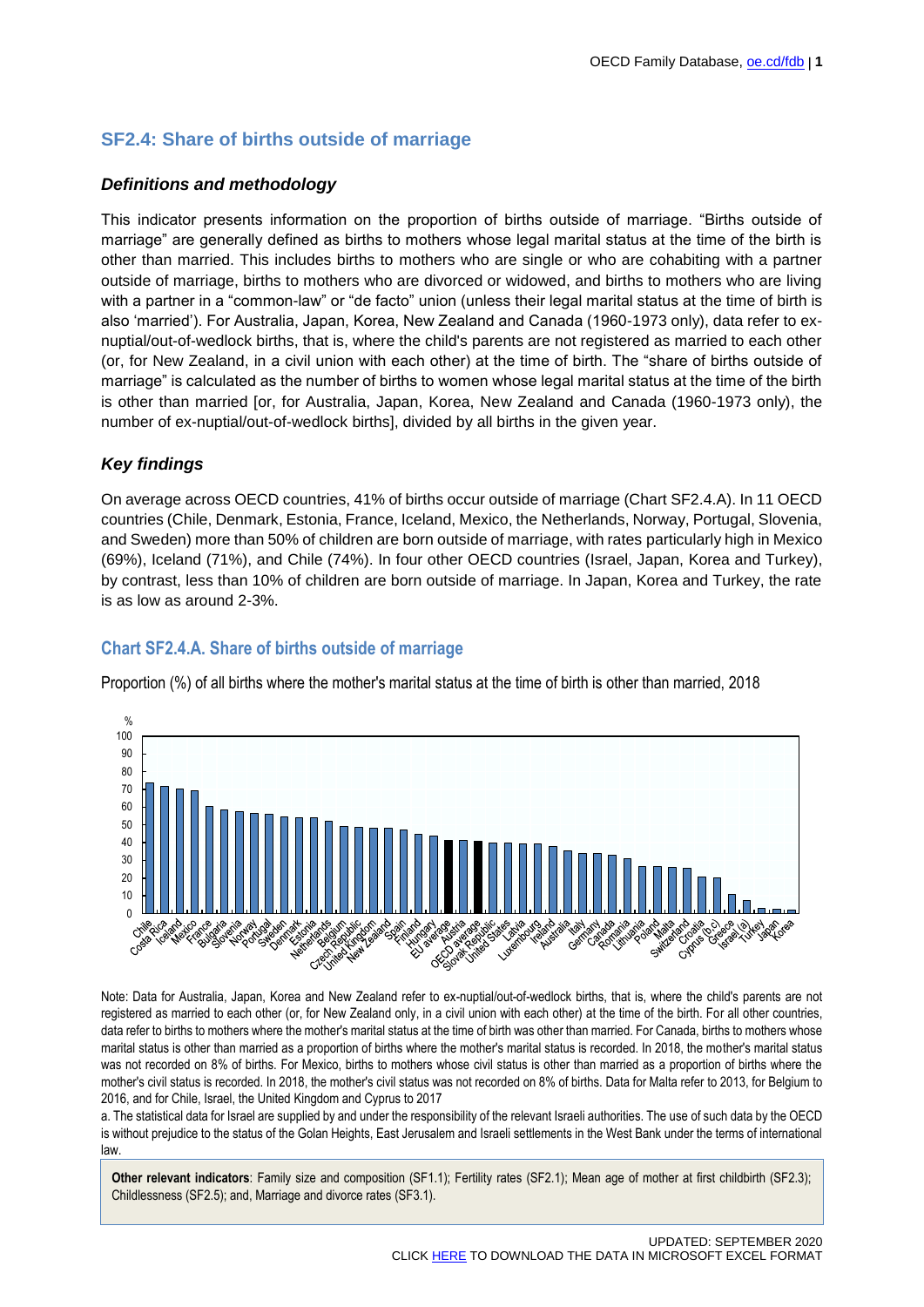b. Footnote by Turkey: The information in this document with reference to « Cyprus » relates to the southern part of the Island. There is no single authority representing both Turkish and Greek Cypriot people on the Island. Turkey recognizes the Turkish Republic of Northern Cyprus (TRNC). Until a lasting and equitable solution is found within the context of United Nations, Turkey shall preserve its position concerning the "Cyprus issue";

c. Footnote by all the European Union Member States of the OECD and the European Commission: The Republic of Cyprus is recognized by all members of the United Nations with the exception of Turkey. The information in this document relates to the area under the effective control of the Government of the Republic of Cyprus.

Source: [for European countries, Eurostat Demographic Statistics;](https://ec.europa.eu/eurostat/web/population-demography-migration-projections) [for Australia, Australian Bureau of Statistics;](http://www.abs.gov.au/) [for Canada, Statistics Canada;](https://www.statcan.gc.ca/eng/start) [for Chile, INE;](http://www.ine.cl/) [for Costa Rica, INEC;](http://www.inec.go.cr/) [for Israel, Central Bureau of Statistics;](http://www.cbs.gov.il/reader/cw_usr_view_Folder?ID=141) [for Japan, Ministry of Health, Labour and Welfare;](https://www.mhlw.go.jp/english/) [for Korea, Korean](http://kosis.kr/eng/)  [Statistical Information Service;](http://kosis.kr/eng/) [for Mexico, INEGI;](https://www.inegi.org.mx/) [for New Zealand, Statistics New Zealand;](https://www.stats.govt.nz/) [for the United States, Centres for Disease Control](http://www.cdc.gov/)  [and Prevention](http://www.cdc.gov/)

The proportion of children born outside of marriage has increased in almost all OECD countries in recent decades (Chart SF2.4.B). In 1970, most OECD countries saw less than 10% of children born outside of marriage, with the average rate across the 28 OECD countries with available data just 7%. By 1995, this OECD-28 average had grown to 24%, and by 2018 to 41%. In most OECD countries, the proportion of children born outside marriage has increased by at least 25 percentage points since 1970. The Netherlands, Norway, and Slovenia have seen the largest increases -- in these three countries, the proportion of children born outside of marriage has increased by roughly 50 percentage points since 1970. Of the 28 OECD countries with data available for all three time points, only Japan and Greece have seen increases of less than 10 percentage points.

#### **Chart SF2.4.B. Share of births outside of marriage over time**



Proportion (%) of all births where the mother's marital status at the time of birth is other than married, 1970, 1995 and 2018

Note: Data for Australia, Canada (1970 only), Japan, Korea and New Zealand refer to ex-nuptial/out-of-wedlock births, that is, where the child's parents are not registered as married to each other (or, for New Zealand only, in a civil union with each other) at the time of the birth. For all other countries, data refer to births to mothers where the mother's marital status at the time of birth was other than married. For Canada, births to mothers whose marital status is other than married as a proportion of births where the mother's marital status is recorded. In 2018, the mother's marital status was not recorded on 8% of births. For Mexico, births to mothers whose civil status is other than married as a proportion of births where the mother's civil status is recorded. In 2018, the mother's civil status was not recorded on 8% of births. For the United States, data for 1970 are based on estimates. Data for Malta refer to 2013, for Belgium to 2016, and for Chile, Israel, the United Kingdom and Cyprus to 2017.

a. See note a to Chart SF2.4.A

b. See note b to Chart SF2.4.A

c. See note c to Chart SF2.4.A

Source: <!!Add the source here. If you do not need a source, please delete this line.!!>